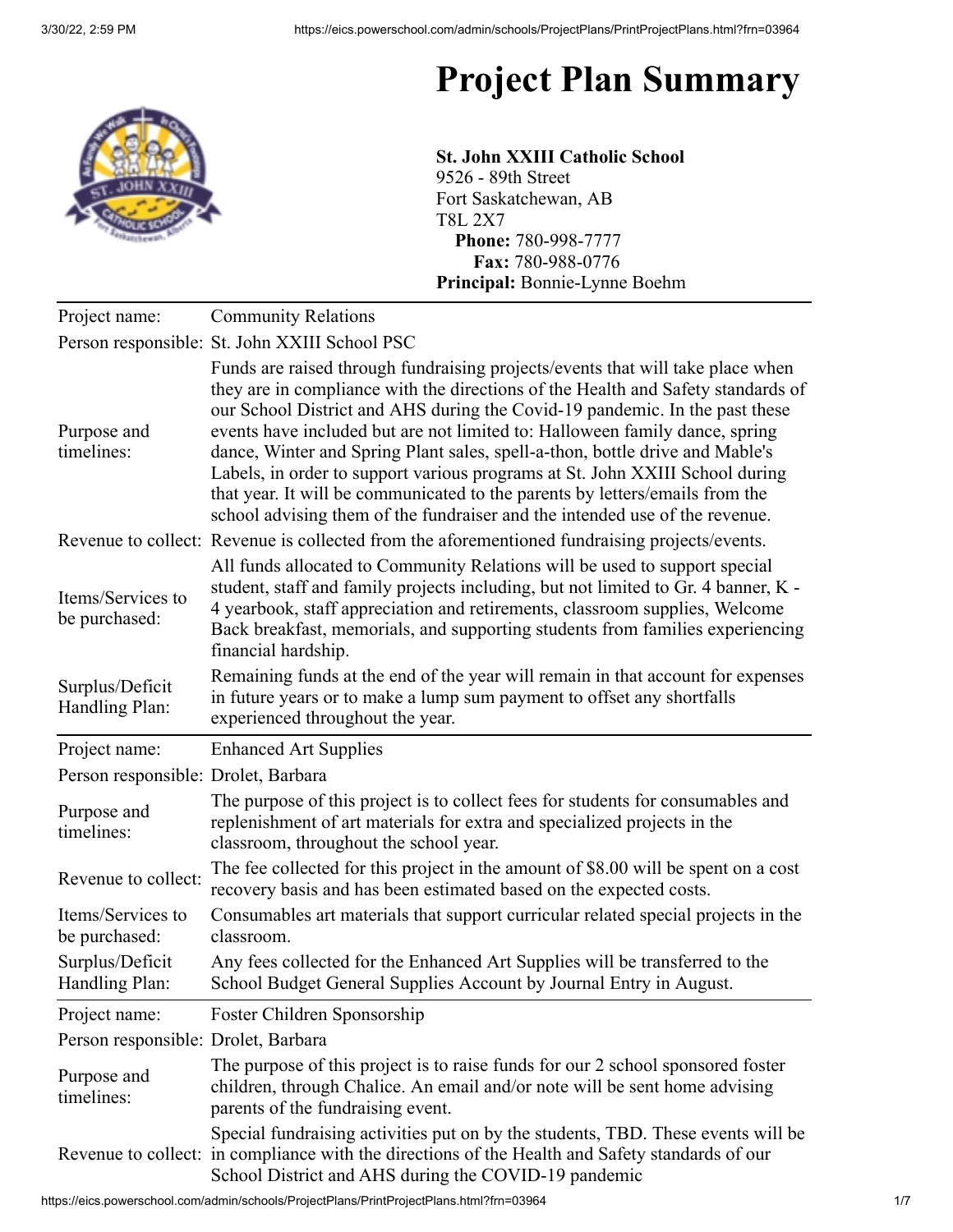| Items/Services to<br>be purchased:  | Yearly sponsorship for 2 foster children in the amount of \$444.00 per child per<br>year.                                                                                                                                                                                                                                                                                                                                                                                                                                                                                                                  |
|-------------------------------------|------------------------------------------------------------------------------------------------------------------------------------------------------------------------------------------------------------------------------------------------------------------------------------------------------------------------------------------------------------------------------------------------------------------------------------------------------------------------------------------------------------------------------------------------------------------------------------------------------------|
| Surplus/Deficit<br>Handling Plan:   | Remaining funds at the end of the year will remain in that account to pay the<br>annual sponsorship fees for the 2 foster children in future years or to send a<br>lump sum payment to purchase a special gift for each of their communities.                                                                                                                                                                                                                                                                                                                                                              |
| Project name:                       | General                                                                                                                                                                                                                                                                                                                                                                                                                                                                                                                                                                                                    |
| Person responsible: Drolet, Barbara |                                                                                                                                                                                                                                                                                                                                                                                                                                                                                                                                                                                                            |
| Purpose and<br>timelines:           | This account is for all money received that is not for a specific item.                                                                                                                                                                                                                                                                                                                                                                                                                                                                                                                                    |
|                                     | Revenue to collect: Money received from LifeTouch for our picture rebate.                                                                                                                                                                                                                                                                                                                                                                                                                                                                                                                                  |
| Items/Services to<br>be purchased:  | It is used to pay for school event expenses that are not paid for by the PSC nor<br>collected from parents - eg. Choir wind-up party, Choir Festival costs, Choir<br>Field Trip expenses, Gr. 4 Bible Presentation celebration                                                                                                                                                                                                                                                                                                                                                                             |
| Surplus/Deficit<br>Handling Plan:   | Remaining funds at the end of the year will be used to offset any shortfalls in<br>our School Generated Accounts.                                                                                                                                                                                                                                                                                                                                                                                                                                                                                          |
| Project name:                       | Gr. 1 Field Trip & Presentation                                                                                                                                                                                                                                                                                                                                                                                                                                                                                                                                                                            |
|                                     | Person responsible: Gr. 1 Team Teachers                                                                                                                                                                                                                                                                                                                                                                                                                                                                                                                                                                    |
| Purpose and<br>timelines:           | The purpose of this project is to collect fees for students to participate in Grade<br>One "off campus" field trips and to bring in educational presentations to support<br>student learning which is directly related to the Grade One curriculum. A letter<br>will be sent home with the breakdown of the admission/presentation fees and<br>busing fees for each field trip/presentation. The field trips for 2021-2022 will be<br>booked when they are in compliance with the directions of the Health and<br>Safety standards of our School District and AHS during the Covid-19<br>pandemic.         |
|                                     | The fees collected for this project will be spent on a cost recovery basis and<br>Revenue to collect: have been estimated based on the expected costs. Fees are paid online through<br>PowerSchool.                                                                                                                                                                                                                                                                                                                                                                                                        |
| Items/Services to<br>be purchased:  | Field trip admission fees, in class presentation fees, and busing required for<br>these events. Transportation costs are divided equally among all students going<br>on the trip. Therefore, students who paid for the field trip and are absent the day<br>of the trip will be reimbursed all fees possible except the transportation costs.<br>Admission and material fees will be reimbursed where venues/presenters do not<br>charge the school for the absence of the student.                                                                                                                        |
| Surplus/Deficit<br>Handling Plan:   | If there are surplus funds remaining at the end of the school year, in the amount<br>of \$2.00 or less per student, it will be transferred to our Foster Children<br>Sponsorship account to supplement our annual support payment for our 2 foster<br>children. Any surplus funds in the amount of more than \$2.00 per student will<br>be reimbursed to the student via a credit to your student's account in<br>PowerSchool. If fees collected are not sufficient to cover the activity costs, a<br>"Field Trip Shortfall" fee may be added to your student's account to cover the<br>project's deficit. |
| Project name:                       | Gr. 2 Field Trip & Presentation                                                                                                                                                                                                                                                                                                                                                                                                                                                                                                                                                                            |
|                                     | Person responsible: Gr. 2 Team Teachers                                                                                                                                                                                                                                                                                                                                                                                                                                                                                                                                                                    |
| Purpose and<br>timelines:           | The purpose of this project is to collect fees for students to participate in Grade<br>Two "off campus" field trips and to bring in educational presentations to<br>support student learning which is directly related to the Grade Two curriculum.<br>A letter will be sent home with the breakdown of the admission/presentation<br>fees and busing fees for each field trip/presentation. The field trips for 2021-                                                                                                                                                                                     |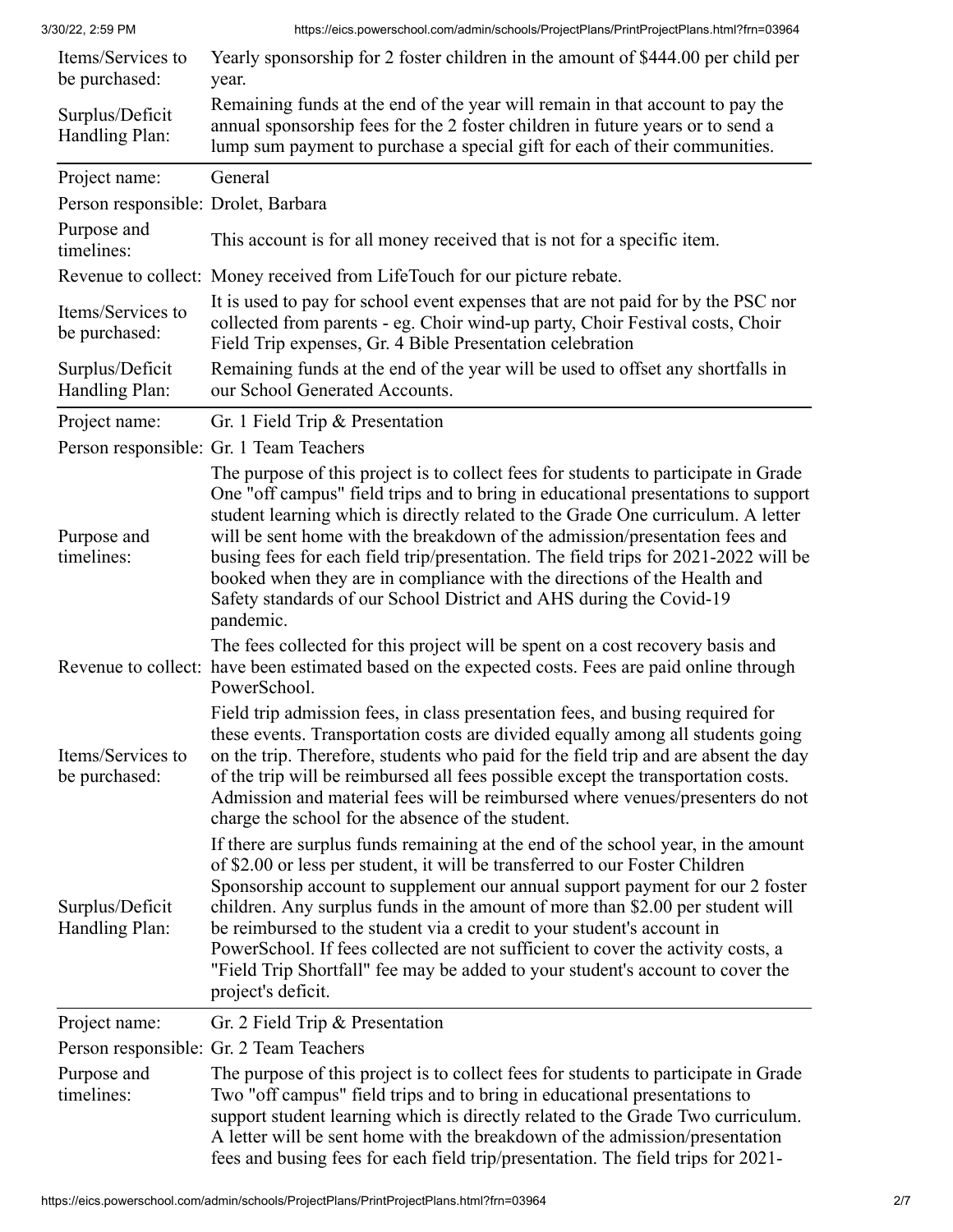|                                    | 2022 will be booked when they are in compliance with the directions of the<br>Health and Safety standards of our School District and AHS during the Covid-<br>19 pandemic.                                                                                                                                                                                                                                                                                                                                                                                                                                 |
|------------------------------------|------------------------------------------------------------------------------------------------------------------------------------------------------------------------------------------------------------------------------------------------------------------------------------------------------------------------------------------------------------------------------------------------------------------------------------------------------------------------------------------------------------------------------------------------------------------------------------------------------------|
|                                    | The fees collected for this project will be spent on a cost recovery basis and<br>Revenue to collect: have been estimated based on the expected costs. Fees are paid online through<br>PowerSchool.                                                                                                                                                                                                                                                                                                                                                                                                        |
| Items/Services to<br>be purchased: | Field trip admission fees, in class presentation fees, and busing required for<br>these events. Transportation costs are divided equally among all students going<br>on the trip. Therefore, students who paid for the field trip and are absent the day<br>of the trip will be reimbursed all fees possible except the transportation costs.<br>Admission and material fees will be reimbursed where venues/presenters do not<br>charge the school for the absence of the student.                                                                                                                        |
| Surplus/Deficit<br>Handling Plan:  | If there are surplus funds remaining at the end of the school year, in the amount<br>of \$2.00 or less per student, it will be transferred to our Foster Children<br>Sponsorship account to supplement our annual support payment for our 2 foster<br>children. Any surplus funds in the amount of more than \$2.00 per student will<br>be reimbursed to the student via a credit to your student's account in<br>PowerSchool. If fees collected are not sufficient to cover the activity costs, a<br>"Field Trip Shortfall" fee may be added to your student's account to cover the<br>project's deficit. |
| Project name:                      | Gr. 3 Field Trip & Presentation                                                                                                                                                                                                                                                                                                                                                                                                                                                                                                                                                                            |
|                                    | Person responsible: Gr. 3 Team Teachers                                                                                                                                                                                                                                                                                                                                                                                                                                                                                                                                                                    |
| Purpose and<br>timelines:          | The purpose of this project is to collect fees for students to participate in Grade<br>Three "off campus" field trips and to bring in educational presentations to<br>support student learning which is directly related to the Grade Three<br>curriculum. A letter will be sent home with the breakdown of the<br>admission/presentation fees and busing fees for each field trip/presentation. The<br>field trips for 2021-2022 will be booked when they are in compliance with the<br>directions of the Health and Safety standards of our School District and AHS<br>during the Covid-19 pandemic.     |
|                                    | The fees collected for this project will be spent on a cost recovery basis and<br>Revenue to collect: have been estimated based on the expected costs. Fees are paid online through<br>PowerSchool.                                                                                                                                                                                                                                                                                                                                                                                                        |
| Items/Services to<br>be purchased: | Field trip admission fees, in class presentation fees, and busing required for<br>these events. Transportation costs are divided equally among all students going<br>on the trip. Therefore, students who paid for the field trip and are absent the day<br>of the trip will be reimbursed all fees possible except the transportation costs.<br>Admission and material fees will be reimbursed where venues/presenters do not<br>charge the school for the absence of the student.                                                                                                                        |
| Surplus/Deficit<br>Handling Plan:  | If there are surplus funds remaining at the end of the school year, in the amount<br>of \$2.00 or less per student, it will be transferred to our Foster Children<br>Sponsorship account to supplement our annual support payment for our 2 foster<br>children. Any surplus funds in the amount of more than \$2.00 per student will<br>be reimbursed to the student via a credit to your student's account in<br>PowerSchool. If fees collected are not sufficient to cover the activity costs, a<br>"Field Trip Shortfall" fee may be added to your student's account to cover the<br>project's deficit. |
| Project name:                      | Gr. 4 Field Trip & Presentation                                                                                                                                                                                                                                                                                                                                                                                                                                                                                                                                                                            |
|                                    | Person responsible: Gr. 4 Team Teachers                                                                                                                                                                                                                                                                                                                                                                                                                                                                                                                                                                    |
| Purpose and<br>timelines:          | The purpose of this project is to collect fees for students to participate in Grade<br>Four "off campus" field trips and to bring in educational presentations to                                                                                                                                                                                                                                                                                                                                                                                                                                          |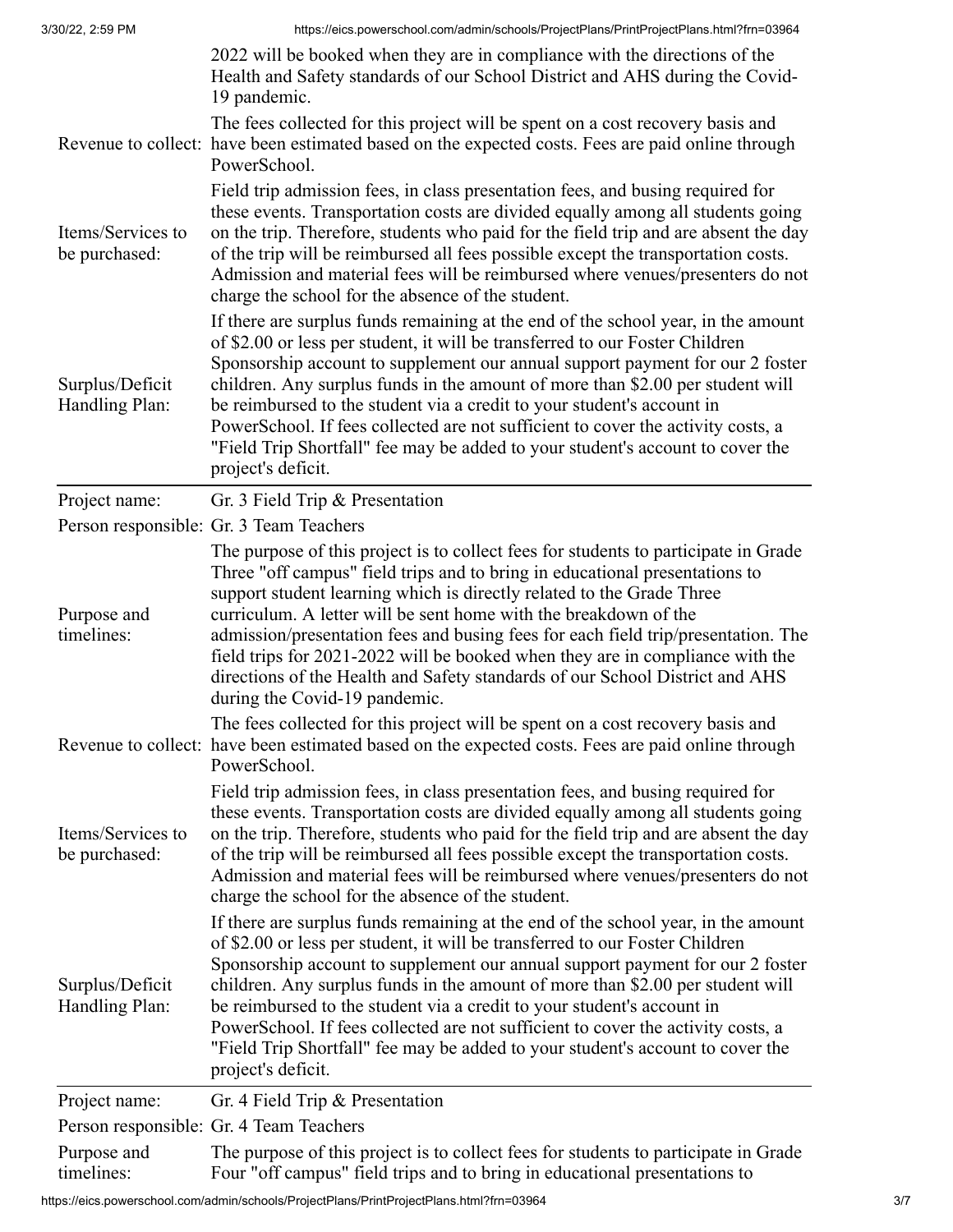|                                    | support student learning which is directly related to the Grade Four curriculum.<br>A letter will be sent home with the breakdown of the admission/presentation<br>fees and busing fees for each field trip/presentation. The field trips for 2021-<br>2022 will be booked when they are in compliance with the directions of the<br>Health and Safety standards of our School District and AHS during the Covid-<br>19 pandemic.                                                                                                                                                                          |
|------------------------------------|------------------------------------------------------------------------------------------------------------------------------------------------------------------------------------------------------------------------------------------------------------------------------------------------------------------------------------------------------------------------------------------------------------------------------------------------------------------------------------------------------------------------------------------------------------------------------------------------------------|
|                                    | The fees collected for this project will be spent on a cost recovery basis and<br>Revenue to collect: have been estimated based on the expected costs. Fees are paid online through<br>PowerSchool.                                                                                                                                                                                                                                                                                                                                                                                                        |
| Items/Services to<br>be purchased: | Field trip admission fees, in class presentation fees, and busing required for<br>these events. Transportation costs are divided equally among all students going<br>on the trip. Therefore, students who paid for the field trip and are absent the day<br>of the trip will be reimbursed all fees possible except the transportation costs.<br>Admission and material fees will be reimbursed where venues/presenters do not<br>charge the school for the absence of the student.                                                                                                                        |
| Surplus/Deficit<br>Handling Plan:  | If there are surplus funds remaining at the end of the school year, in the amount<br>of \$2.00 or less per student, it will be transferred to our Foster Children<br>Sponsorship account to supplement our annual support payment for our 2 foster<br>children. Any surplus funds in the amount of more than \$2.00 per student will<br>be reimbursed to the student via a credit to your student's account in<br>PowerSchool. If fees collected are not sufficient to cover the activity costs, a<br>"Field Trip Shortfall" fee may be added to your student's account to cover the<br>project's deficit. |
| Project name:                      | Hot Lunch Program                                                                                                                                                                                                                                                                                                                                                                                                                                                                                                                                                                                          |
|                                    | Person responsible: St. John XXIII School PSC                                                                                                                                                                                                                                                                                                                                                                                                                                                                                                                                                              |
| Purpose and<br>timelines:          | Funds are raised through the sale of on-line pre-ordered hot lunches, which<br>provide every student in K-4 the opportunity to have a specialty hot lunch in St.<br>John XXIII School during that year. It will be communicated to the parents by<br>school newsletter, emails, and social media advising them of the sign-up<br>procedures. The Hot Lunch program will be operated in compliance with the<br>direction of the Health and Safety standards of our School District and AHS<br>during the Covid-19 Pandemic,                                                                                 |
| Revenue to collect:                | Revenue is collected from Hot Lunch orders submitted by parents online,<br>through the St. John XXIII School Hot Lunch Program.                                                                                                                                                                                                                                                                                                                                                                                                                                                                            |
| Items/Services to<br>be purchased: | All funds allocated to Community Relations will be used to support special<br>student, staff and family projects including, but not limited to: Gr. 4 banner, K-4<br>yearbook, Welcome Back breakfast, fine arts presentations, the school music<br>program, religious enhancement projects, busing expenses, staff appreciation<br>and retirements, field trip fees of students from families experiencing financial<br>hardship, classroom supplies, and memorials.                                                                                                                                      |
| Surplus/Deficit<br>Handling Plan:  | Remaining funds at the end of the year will remain in that account for expenses<br>in future years or to make a lump sum payment to offset any shortfalls<br>experienced throughout the year.                                                                                                                                                                                                                                                                                                                                                                                                              |
| Project name:                      | Jump Rope for Heart                                                                                                                                                                                                                                                                                                                                                                                                                                                                                                                                                                                        |
| Person responsible: Morin, Lisa    |                                                                                                                                                                                                                                                                                                                                                                                                                                                                                                                                                                                                            |
| Purpose and<br>timelines:          | This is a fundraiser for Heart & Stroke Foundation. A note with an attached<br>pledge sheet for collection of donations is sent home to parents.                                                                                                                                                                                                                                                                                                                                                                                                                                                           |
|                                    | Revenue to collect: Donations collected by students.                                                                                                                                                                                                                                                                                                                                                                                                                                                                                                                                                       |
| Items/Services to<br>be purchased: | Donations are sent to Heart & Stroke Foundation and in return a small<br>percentage is returned to the school for Phys Ed Equipment.                                                                                                                                                                                                                                                                                                                                                                                                                                                                       |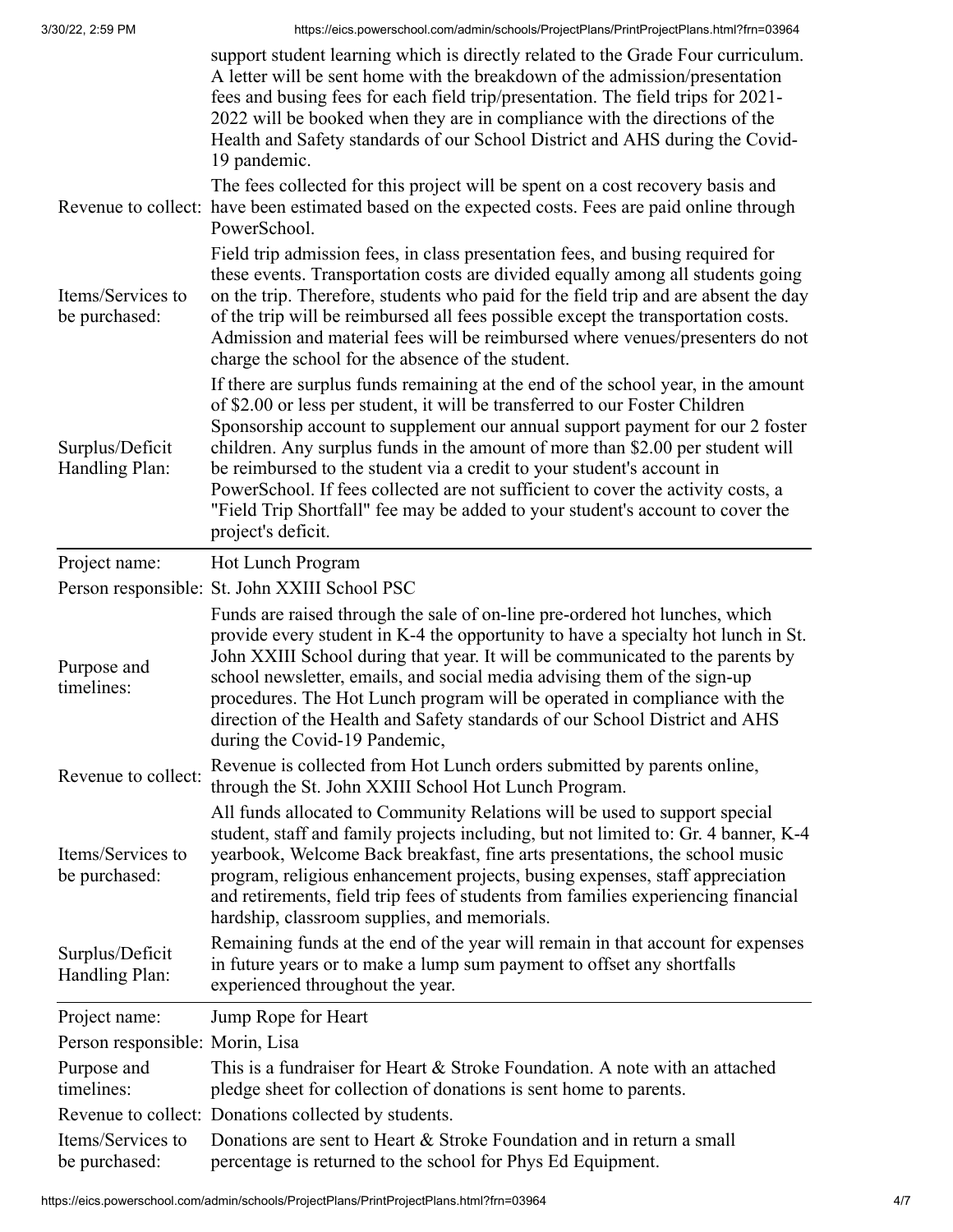| Surplus/Deficit<br>Handling Plan:   | Any surplus will be from the donation rebate and will be used towards Physical<br>Education/Outdoor equipment.                                                                                                                                                                                                                                                                                                                                                                                                                                                                                             |
|-------------------------------------|------------------------------------------------------------------------------------------------------------------------------------------------------------------------------------------------------------------------------------------------------------------------------------------------------------------------------------------------------------------------------------------------------------------------------------------------------------------------------------------------------------------------------------------------------------------------------------------------------------|
| Project name:                       | K Field Trips & Presentations                                                                                                                                                                                                                                                                                                                                                                                                                                                                                                                                                                              |
| Person responsible: Menzak, Kristen |                                                                                                                                                                                                                                                                                                                                                                                                                                                                                                                                                                                                            |
| Purpose and<br>timelines:           | The purpose of this project is to collect fees for students to participate in Grade<br>One "off campus" field trips and to bring in educational presentations to support<br>student learning which is directly related to the Grade One curriculum. A letter<br>will be sent home with the breakdown of the admission/presentation fees and<br>busing fees for each field trip/presentation. The field trips for 2021-2022 will be<br>booked when they are in compliance with the directions of the Health and<br>Safety standards of our School District and AHS during the Covid-19<br>pandemic.         |
|                                     | The fees collected for this project will be spent on a cost recovery basis and<br>Revenue to collect: have been estimated based on the expected costs. Fees are paid online through<br>PowerSchool.                                                                                                                                                                                                                                                                                                                                                                                                        |
| Items/Services to<br>be purchased:  | Field trip admission fees, in class presentation fees, and busing required for<br>these events. Transportation costs are divided equally among all students going<br>on the trip. Therefore, students who paid for the field trip and are absent the day<br>of the trip will be reimbursed all fees possible except the transportation costs.<br>Admission and material fees will be reimbursed where venues/presenters do not<br>charge the school for the absence of the student.                                                                                                                        |
| Surplus/Deficit<br>Handling Plan:   | If there are surplus funds remaining at the end of the school year, in the amount<br>of \$2.00 or less per student, it will be transferred to our Foster Children<br>Sponsorship account to supplement our annual support payment for our 2 foster<br>children. Any surplus funds in the amount of more than \$2.00 per student will<br>be reimbursed to the student via a credit to your student's account in<br>PowerSchool. If fees collected are not sufficient to cover the activity costs, a<br>"Field Trip Shortfall" fee may be added to your student's account to cover the<br>project's deficit. |
| Project name:                       | Kanga Pouches                                                                                                                                                                                                                                                                                                                                                                                                                                                                                                                                                                                              |
| Person responsible: Drolet, Barbara |                                                                                                                                                                                                                                                                                                                                                                                                                                                                                                                                                                                                            |
| Purpose and<br>timelines:           | If applicable, a message will be sent home advising the parent that a Kanga<br>Pouch is required for their child. Kanga Pouches are used by students to take<br>home notes, agendas, reading books, etc. This will ensure materials are<br>protected to and from school, especially from water bottles and lunches.                                                                                                                                                                                                                                                                                        |
| Revenue to collect:                 | The \$12 per Kanga Pouch fee collected for this project will be spent on a cost<br>recovery basis. Fees are paid online through PowerSchool.                                                                                                                                                                                                                                                                                                                                                                                                                                                               |
| Items/Services to<br>be purchased:  | Kanga Pouches                                                                                                                                                                                                                                                                                                                                                                                                                                                                                                                                                                                              |
| Surplus/Deficit<br>Handling Plan:   | Surplus funds will be used to purchase extra Kanga Pouches and cover the cost<br>of shipping. In the event of a deficit, the cost of pouches will increase to cover<br>the deficit.                                                                                                                                                                                                                                                                                                                                                                                                                        |
| Project name:                       | Library                                                                                                                                                                                                                                                                                                                                                                                                                                                                                                                                                                                                    |
| Person responsible: Buban, May-Lee  |                                                                                                                                                                                                                                                                                                                                                                                                                                                                                                                                                                                                            |
| Purpose and<br>timelines:           | Book Fair and Lost or Damaged Library Material Fines. Students are sent home<br>with a flyer or email advertising the Book Fair and it is also advertised to<br>parents in the weekly newsletter. Lost or Damaged Library Fines are invoiced<br>out to parents and a statement is sent home with the student.                                                                                                                                                                                                                                                                                              |
| Revenue to collect:                 | Funds are collected during our annual Book Fair for books purchased, and<br>funds are collected from staff and students for damaged or lost library materials.                                                                                                                                                                                                                                                                                                                                                                                                                                             |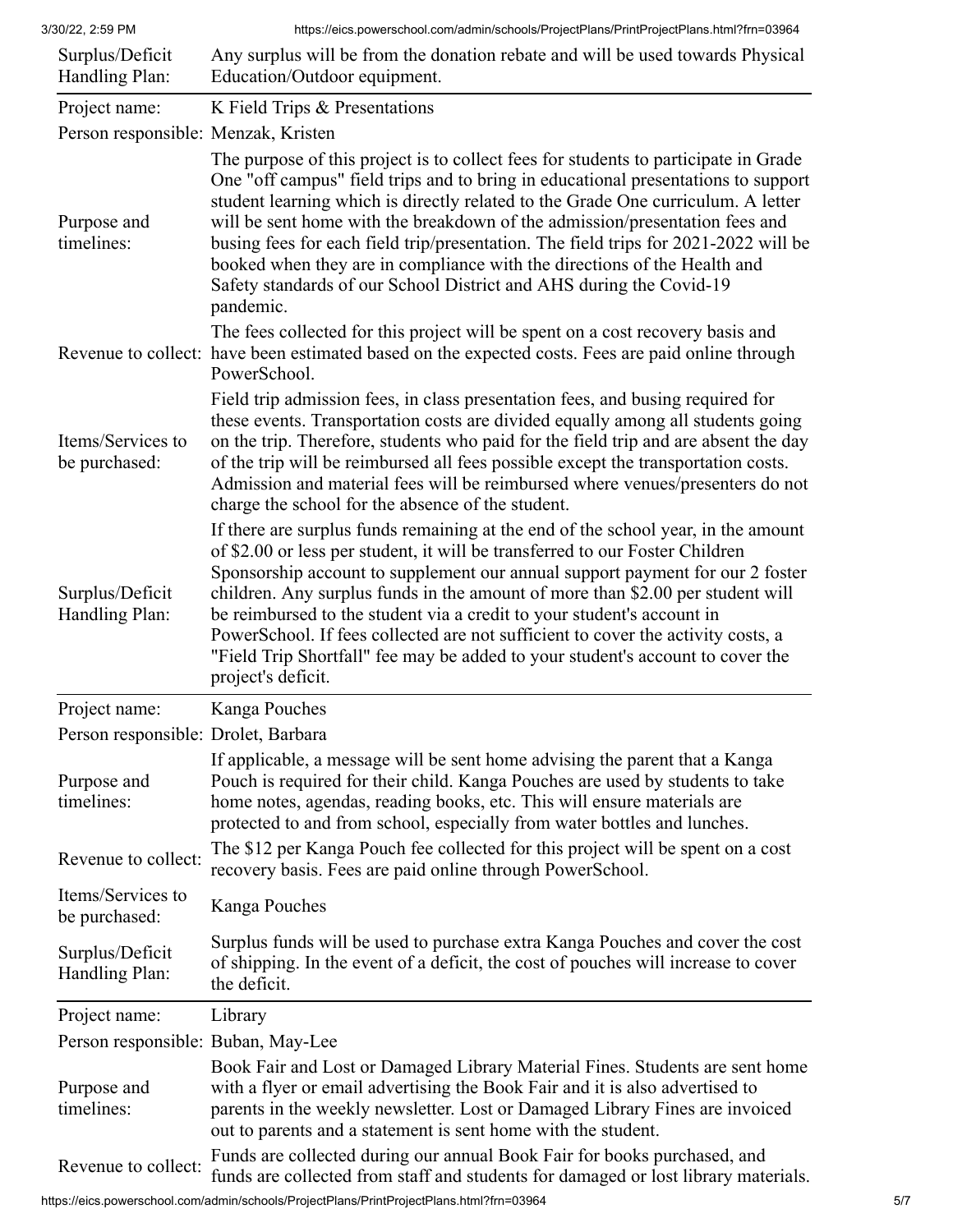| Items/Services to<br>be purchased:  | Revenue collected during the Book Fair goes directly to the book vendor to<br>cover their inventory costs. In return, we receive credit towards new resources<br>for our library and classrooms. Funds collected for lost or damaged library<br>materials goes directly to purchasing replacement materials.                                                                                                                                                                                                                                                                                                                                                            |
|-------------------------------------|-------------------------------------------------------------------------------------------------------------------------------------------------------------------------------------------------------------------------------------------------------------------------------------------------------------------------------------------------------------------------------------------------------------------------------------------------------------------------------------------------------------------------------------------------------------------------------------------------------------------------------------------------------------------------|
| Surplus/Deficit<br>Handling Plan:   | In the event of a surplus, library books will be purchased.                                                                                                                                                                                                                                                                                                                                                                                                                                                                                                                                                                                                             |
| Project name:                       | Library Bags                                                                                                                                                                                                                                                                                                                                                                                                                                                                                                                                                                                                                                                            |
| Person responsible:                 |                                                                                                                                                                                                                                                                                                                                                                                                                                                                                                                                                                                                                                                                         |
| Purpose and<br>timelines:           | The purpose of this project is to collect fees to purchase library bags. Each child<br>will receive, at the start of the school year, a protective plastic bag for their<br>library book loans. This will ensure library materials are protected to and from<br>school, especially from water bottles and lunches.                                                                                                                                                                                                                                                                                                                                                      |
| Revenue to collect:                 | The fees collected for this project will be spent on a cost recovery basis in the<br>amount of \$1.00. Fees are paid online through PowerSchool.                                                                                                                                                                                                                                                                                                                                                                                                                                                                                                                        |
| Items/Services to<br>be purchased:  | Protective plastic bags.                                                                                                                                                                                                                                                                                                                                                                                                                                                                                                                                                                                                                                                |
| Surplus/Deficit<br>Handling Plan:   | Any fees collected for the library bags will be transferred to the School Budget<br>General Supplies Account by Journal Entry in August in order to apply the fees<br>paid toward the expense account they were incurred in.                                                                                                                                                                                                                                                                                                                                                                                                                                            |
| Project name:                       | Lurana House/Catholic Social Services Donations                                                                                                                                                                                                                                                                                                                                                                                                                                                                                                                                                                                                                         |
| Person responsible: Drolet, Barbara |                                                                                                                                                                                                                                                                                                                                                                                                                                                                                                                                                                                                                                                                         |
| Purpose and<br>timelines:           | The purpose of this project is to raise funds or collect items for Lurana<br>House/Catholic Social Service. An email and/or note will be sent home<br>advising parents of the fundraising event.                                                                                                                                                                                                                                                                                                                                                                                                                                                                        |
|                                     | Special fundraising activities put on by the staff and/or students, TBD. These<br>Revenue to collect: events will be in compliance with the directions of the Health and Safety<br>standards of our School District and AHS during the COVID-19 pandemic                                                                                                                                                                                                                                                                                                                                                                                                                |
| Items/Services to<br>be purchased:  | Funds or items collected are donated to Lurana House/Catholic Social Services<br>in full.                                                                                                                                                                                                                                                                                                                                                                                                                                                                                                                                                                               |
| Surplus/Deficit<br>Handling Plan:   | All funds collected will be donated to Lurana House/Catholic Social Services,<br>there will be no surplus or deficit.                                                                                                                                                                                                                                                                                                                                                                                                                                                                                                                                                   |
| Project name:                       | Milk Program                                                                                                                                                                                                                                                                                                                                                                                                                                                                                                                                                                                                                                                            |
|                                     | Person responsible: St. John XXIII School PSC                                                                                                                                                                                                                                                                                                                                                                                                                                                                                                                                                                                                                           |
| Purpose and<br>timelines:           | Funds are raised through the sale of pre-ordered milk, which provides every<br>student in K - Gr. 4 the opportunity to have milk with their lunch on Mondays,<br>Wednesdays and Fridays, at St. John XXIII School during the entire school<br>year. It will be communicated to the parents by a letter, containing program<br>information being sent home through the school with the students, and an<br>online order form through their PowerSchool Parent Portal Account. ** The<br>milk program will take place when it is in compliance with the directions of the<br>Health and Safety standards of our School District and AHS during the Covid-<br>19 pandemic. |
|                                     | Revenue to collect: Revenue is collected from the milk orders submitted by parents. Cost TBD                                                                                                                                                                                                                                                                                                                                                                                                                                                                                                                                                                            |
| Items/Services to<br>be purchased:  | Moo Club Reward prizes will be purchased for students from the proceeds of<br>the Milk Program. All excess proceeds will be used to support fine arts<br>presentations, the school music program, religious enhancement projects, and<br>supporting students from families experiencing financial hardship.                                                                                                                                                                                                                                                                                                                                                             |
| Surplus/Deficit<br>Handling Plan:   | Remaining funds at the end of the year will remain in that account for expenses<br>in future years or to make a lump sum payment to offset any shortfalls                                                                                                                                                                                                                                                                                                                                                                                                                                                                                                               |